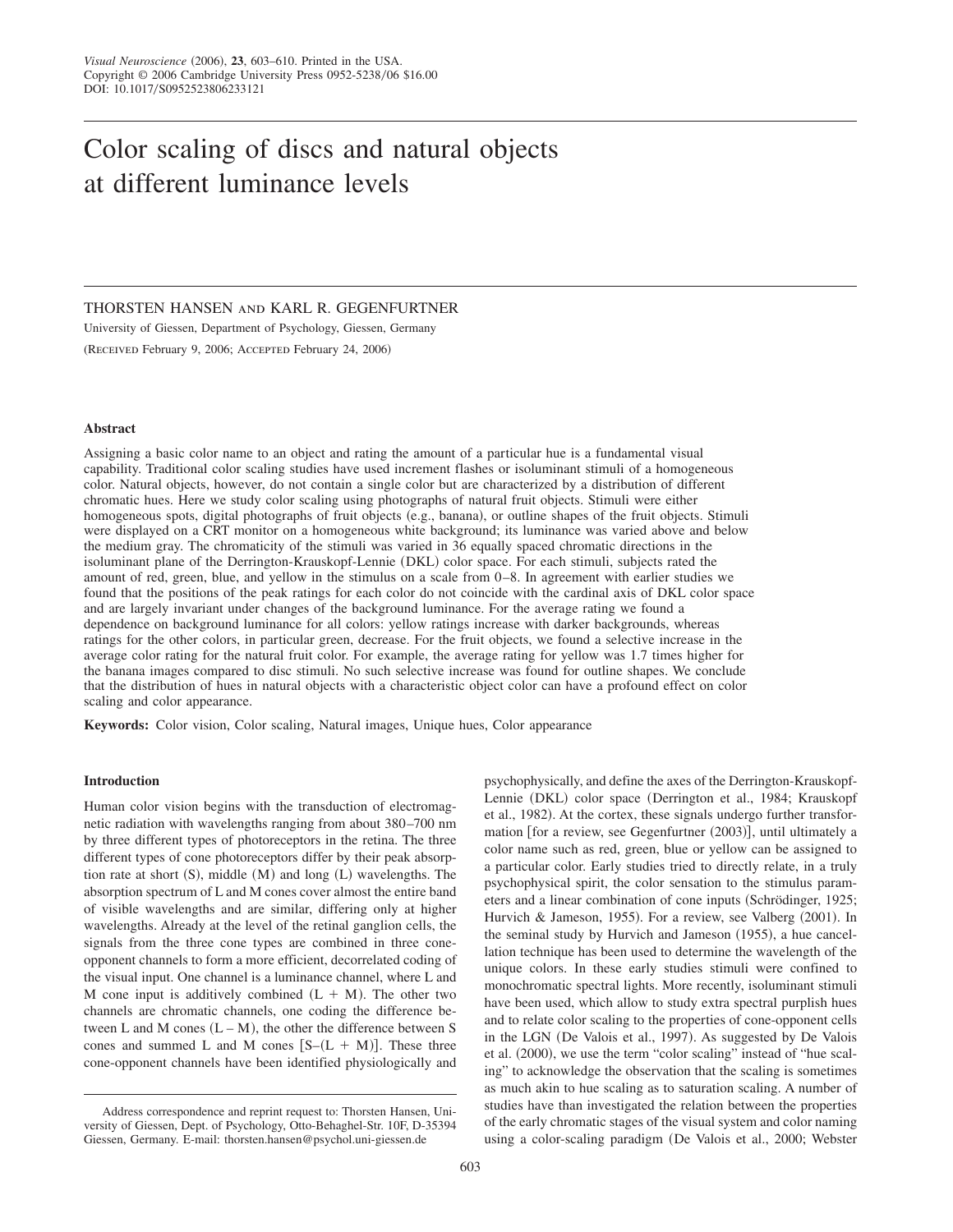et al., 2000; Wuerger et al., 2005). These studies have shown consistently that the cone-opponent channels of the DKL color space differ considerably from the perceptually opponent channels black– white, red–green, and blue-yellow as proposed by Hering (1964). Though this difference has been stated even in the first physiological study of the cone-opponent channels (De Valois et al., 1966) and since then has been confirmed in various color scaling experiments, the cone-opponent channels are still commonly referred to as red-green and blue-yellow color opponent channels.

Previous color scaling studies have used isoluminant stimuli of a homogeneous color (De Valois et al., 1997, 2000; Malkoc et al.,  $2005$ ; Webster et al.,  $2000$ ; Wuerger et al.,  $2005$ ). In this study, we extend this work in two directions: first, we used homogeneous patches at different luminance values to investigate the stability of color categories across luminance variations. Previous studies have found a consistent deviation between the cone-opponent channels and the loci of the unique hues using isoluminant stimuli of an intermediate luminance level. In the isoluminant plane, blue is too light and yellow too dark compared to colors, which are usually called "blue" or "yellow," and this may affect the deviation of the  $S-(L + M)$ -axis from blue-yellow. Does the use of stimuli with a considerable luminance difference from the background change the loci of the unique hues? Our results show that this is not the case and that the position of the peak rating of each color category differs only slightly, depending on the luminance of the stimuli relative to the background. Second, we used stimuli of natural objects with a characteristic object color, such as a yellow banana, to investigate the influence of the object color on the color rating. The experiments reveal a profound effect of the object color on color rating, such that a banana receives higher ratings of yellow compared to homogeneous patches of the same chromatic direction.

# **Materials and methods**

#### *Apparatus*

Software for the presentation of the stimuli was programmed in C using the SDL library. The stimuli were displayed on a SONY GDM-20se II color CRT monitor, which was viewed binocularly at a distance of 0.40 m in a dimly lit room. The monitor resolution was set to  $1280 \times 1024$  pixels with a refresh rate of 120 Hz non-interlaced. The monitor was controlled by a PC with a color graphics board with 8-bit intensity resolution for each of the three monitor primaries. For each primary, the nonlinear relationship between voltage output and luminance was linearized by color look-up tables. To generate the three look-up tables, the luminances of each phosphor were measured at various voltage levels using a Graseby Optronics Model 307 radiometer with a model 265 photometric filter, and a smooth function was used to interpolate between the measured data. A Photo Research PR 650 spectroradiometer was employed to measure the spectra of each primary at maximum intensity. The spectra were multiplied with the Judd-revised CIE 1931 color matching functions (Judd, 1951; Wyszecki  $\&$  Stiles, 1982) to derive CIE xyY coordinates of the monitor phosphors (Irtel, 1992). In the following, luminance and photometric luminance refer to the  $V(\lambda)$  curve as modified by Judd  $(1951)$ . The xyY coordinates of the monitor primaries at maximum intensity are given by  $R = (0.613, 0.349, 20.289)$ ,  $G =$  $(0.283, 0.605, 64.055)$ , and B =  $(0.157, 0.071, 8.631)$ . Cone contrasts were computed from the spectral distribution of the monitor primaries using the cone fundamentals of Smith and Pokorny (1975).

### *Color space*

The stimuli were defined within the isoluminant plane of the DKL color space (Derrington et al., 1984; MacLeod & Boynton, 1979). The DKL color space is a spherical color space spanned by the three second stage cone-opponent axes, the two chromatic axes  $L - M$  and  $S-(L + M)$  and the achromatic axis  $L + M$  (Fig. 1a). The three axes define the "cardinal" direction of the DKL color space and intersect at the white point. The two chromatic axes define the isoluminant plane. The DKL color space is a linear transformation of the LMS cone contrast space (Brainard, 1996). Along the  $L - M$  axis, the excitation of the S cones is constant whereas the excitation of L and M cones covaries such that their sum is constant. Color along the  $L - M$  axis changes from blue-greenish to reddish. Conversely, along the  $S-(L + M)$  axis, only the excitation of the S cones changes, whereas the excitation of the L and M cones remains constant. Color along the  $S-(L+M)$ axis changes from yellow-green to purplish. Within the isoluminant plane, colors are defined by their chromatic direction given by the azimuth ranging from  $0^{\circ}$  to 360 $^{\circ}$  and their chromatic contrast given by the distance from the white point.

The length of a vector that lies along a particular half axis can be described in terms of the contrast delivered to the cone mechanisms (Smith & Pokorny, 1975). By modulating lights along the  $L - M$  axis, the maximal L and M cone contrasts were 9% and 17%, respectively. By modulating lights along the  $S-(L+M)$  axis, 85% contrast to the S-cones could be achieved. Our values are in close agreement with other studies  $(e.g., De$  Valois et al.  $(2000)$ reported 9%, 17%, and 83% L-, M- and S-cone contrast). The maximum values along each axes are set to unity, and the intermediate angles were defined as combinations of these unit vectors. Chromatic excursions in different intermediate directions produce sinusoidal variations in cone activation for each cone type  $(Fig. 2)$ . These sinusoidal variations result from the linear projection of the chromatic stimuli to the cone mechanisms. Because there is no official standardization of DKL color space, the plot of the cone contrast curves allows a quantitative comparison of the chromatic directions with other studies.

#### *Stimuli*

Three different classes of stimuli were used: discs, digital images of fruits, and outline shapes of the fruit stimuli. Three different fruit images were used (banana, lemon, and lettuce), which were selected because of their distinctive object color (yellow or green). The stimuli were shown at different chromaticities and were defined in the DKL color space. The chromaticities of the stimuli were isoluminant shifts from the white point in 36 chromatic directions, from  $0-360^\circ$  in steps of  $10^\circ$ . For the natural images, the whole distribution of different chromaticities was shifted in the isoluminant plane along the  $S-(L + M)$  and  $L + M$ -axes in the particular direction (Fig. 1). More precisely, the RGB image was transformed to DKL space, a constant offset  $\Delta_{L}$  –  $_{M}$  and  $\Delta_{S-(L - M)}$ was added to the activity in the  $L + M$  and  $S-(L+M)$  planes, respectively, and the image was transformed back to RGB space. The mean chromatic contrast of the stimuli was set to  $1.0$  (i.e., the maximum available for the monitor primaries). Stimuli were presented on a homogeneous gray background at five different luminance levels. The luminance in DKL space is specified as elevation above (positive angles) or below (negative angles) the isoluminant plane  $(0^{\circ})$ . We used 5 luminance values at elevations  $-90^{\circ}$ ,  $-30^{\circ}$ ,  $0^{\circ}$ , 30°, and 90° with corresponding luminances of 0, 23, 46, 69,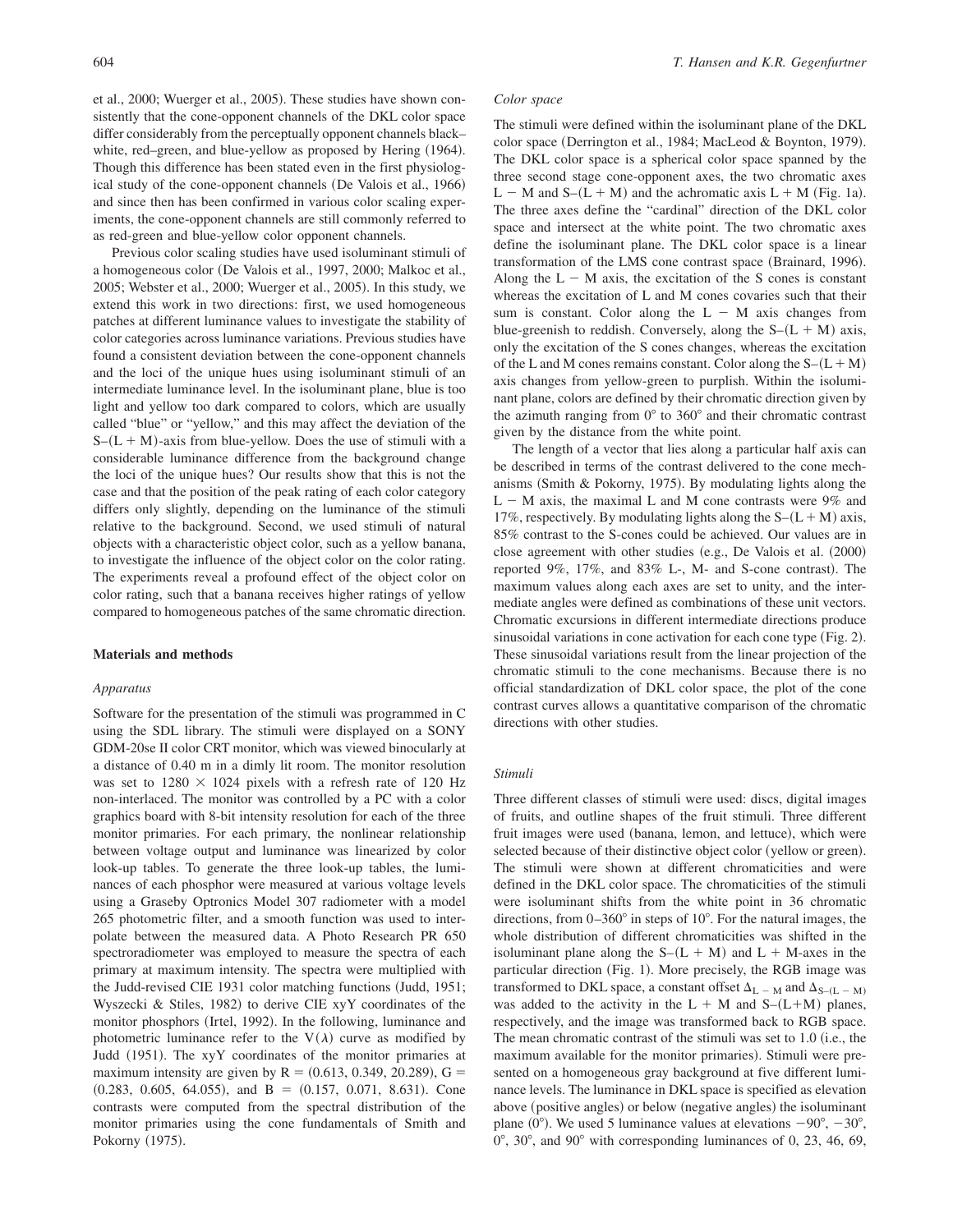

**Fig. 1.** a: DKL space with the isoluminant plane shown in gray. The isoluminant plane is spanned by the  $L - M$  and  $S-(L + M)$  axes, which together with the achromatic  $L + M$  axis define the cardinal axes of the DKL color space. b: display of the isoluminant plane. The projections of the mean chromaticities of the stimuli used in the present experiments to the isoluminant plane are indicated by open circles. c and e: banana image and its projection to the isoluminant plane. d and f: a colored banana is synthesized by shifting the original distribution in the isoluminant plane.

and 92  $cd/m^2$ . The fruit stimuli were adjusted to have a mean luminance that coincides with the white point  $(46 \text{ cd/m}^2)$ . The standard deviation of the luminance in the stimuli was  $8 \text{ cd/m}^2$  for the banana and lemon and  $14 \text{ cd/m}^2$  for the lettuce.

# *Paradigm*

We used the same color scaling procedure as employed in a former study (De Valois et al., 2000). For each of the four colors red,

green, yellow, and blue observers signaled the amount of that color in the present stimulus on a scale from 0–8 by pushing an assigned button. After each rating, pressing another button initiated the presentation of the next stimulus. On a given run, each stimulus was presented twice in random order. For the same stimulus, five runs at different luminance values of the background were usually completed by the observers in a single session. Sessions for different kinds of stimuli were interleaved, and each session was repeated 5 times for a total of 10 judgments for each chromatic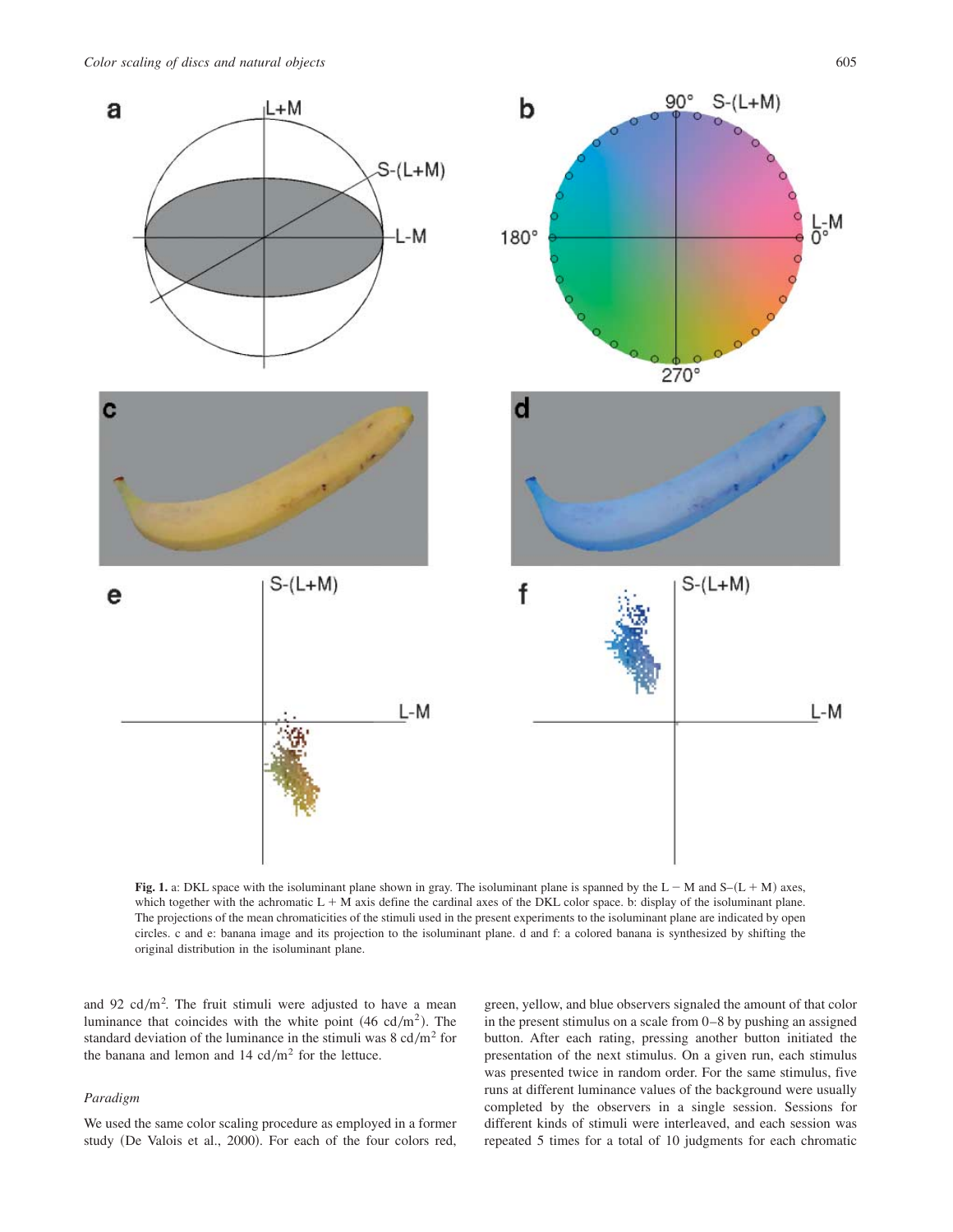

**Fig. 2.** Percentage of changes in L, M, and S cone activation produced by **Fig. 2.** Percentage of changes in L, M, and S cone activation produced by Fig. 3. Color scaling results for a 2<sup>°</sup> foveal disc stimulus at 3 different the 36 disc stimulus.

direction. Sessions were often distributed over periods of several weeks to prevent observers from recalling their previous judgments when the particular chromaticity was presented again.

## *Observers*

Five observers participated in the study, two male (FS, MM) and three female (AF, SB, TF). All observers were naïve as to the purpose of the experiment. All had normal color vision and normal or corrected-to-normal visual acuity. No systematic differences between the observers were found. Due to the limited availability of observers, not all experiments were run by all observers. In particular, the experiments with the outline shape of the lemon were run only by SB. All experiments were conducted in accordance with principles embodied in the Declaration of Helsinki (Code of Ethics of the World Medical Association).

# **Results**

The Results section is organized in two main sections: in the first section, the effects of luminance variations on the color scaling functions are analyzed. In the second section, we compare scaling functions for standard disc stimuli with scaling functions for natural images.

#### *Variation of background luminance*

How does the relative luminance of an object influence the rating of the four unique colors red, green, yellow, and blue? Fig. 3 shows the color scaling results obtained for a  $2^{\circ}$  foveal disc stimulus at different luminance levels of the background. From the total of five luminance levels investigated we show three, namely the medium level at  $0^{\circ}$  (isoluminant plane) and the extremes with an elevation of  $-90^{\circ}$  (black) and  $90^{\circ}$  (white). Results were similar for each of the three observers, so we present averaged data. Overall, the curves are largely similar for the different luminance values. Only yellow shows a pronounced increase with relative higher luminance of the stimulus compared to the background.



relative luminance levels with elevation  $-90^{\circ}$  (black square), 0° (medium gray square), and  $90^\circ$  (light gray square). The two intermediate elevations of  $-30^{\circ}$  and  $30^{\circ}$  are omitted for clarity of the plot. Results are averaged across three observers, each of which made 10 ratings at every chromatic direction.

Next we analyzed how the locations of the maximum rating depend on the luminance of the background  $(Fig. 4, left)$ . In agreement with previous reports (De Valois et al., 1997, 2000; Webster et al., 2000; Wuerger et al., 2005), we found that the location of the maximum rating does not coincide with the cardinal axes of DKL color space. Further, the location of the maximum rating of the four colors remains constant under large variations of the relative luminance of the stimulus. For the robust computation of the maximum, the rating functions are smoothed with a Gaussian of SD 20°. The chromatic directions of maximum ratings for the four basic colors are  $20^{\circ}$  (red),  $224^{\circ}$  (green),  $304^{\circ}$  (yellow), and  $124^{\circ}$  (blue). With relation to the cardinal axes of DKL color space, the unique hues thus have offsets of  $+20^{\circ}$  (red),  $+44^{\circ}$  (green),  $+34^{\circ}$  (yellow), and  $+34^{\circ}$  (blue).

Next, in order to more quantitatively investigate the dependence of the overall rating on the relative luminance level, we compute the mean rating for each color at the different luminance levels. The mean rating is the average rating across all 36 chromatic directions. Results are shown in Fig. 4, right. With increasing luminance of the background, yellow shows the largest effect, with a decrease of the mean rating from 21% to 12%  $(-9\%)$ , whereas the other colors show an increase of the mean rating. This increase is larger for green  $(+7%)$  than for red  $(+5%)$ , than for blue  $(+2\%)$ . In other words, green and red ratings are higher for stimuli darker than the background, and yellow ratings are higher for stimuli brighter than the background. Ratings for blue are largely independent of the relative luminance.

#### *Natural images*

All previous studies on color scaling have used stimuli of a single homogeneous color. Natural objects, however, are characterized by a distribution of different chromatic hues, and have often a single characteristic color category that is associated with this object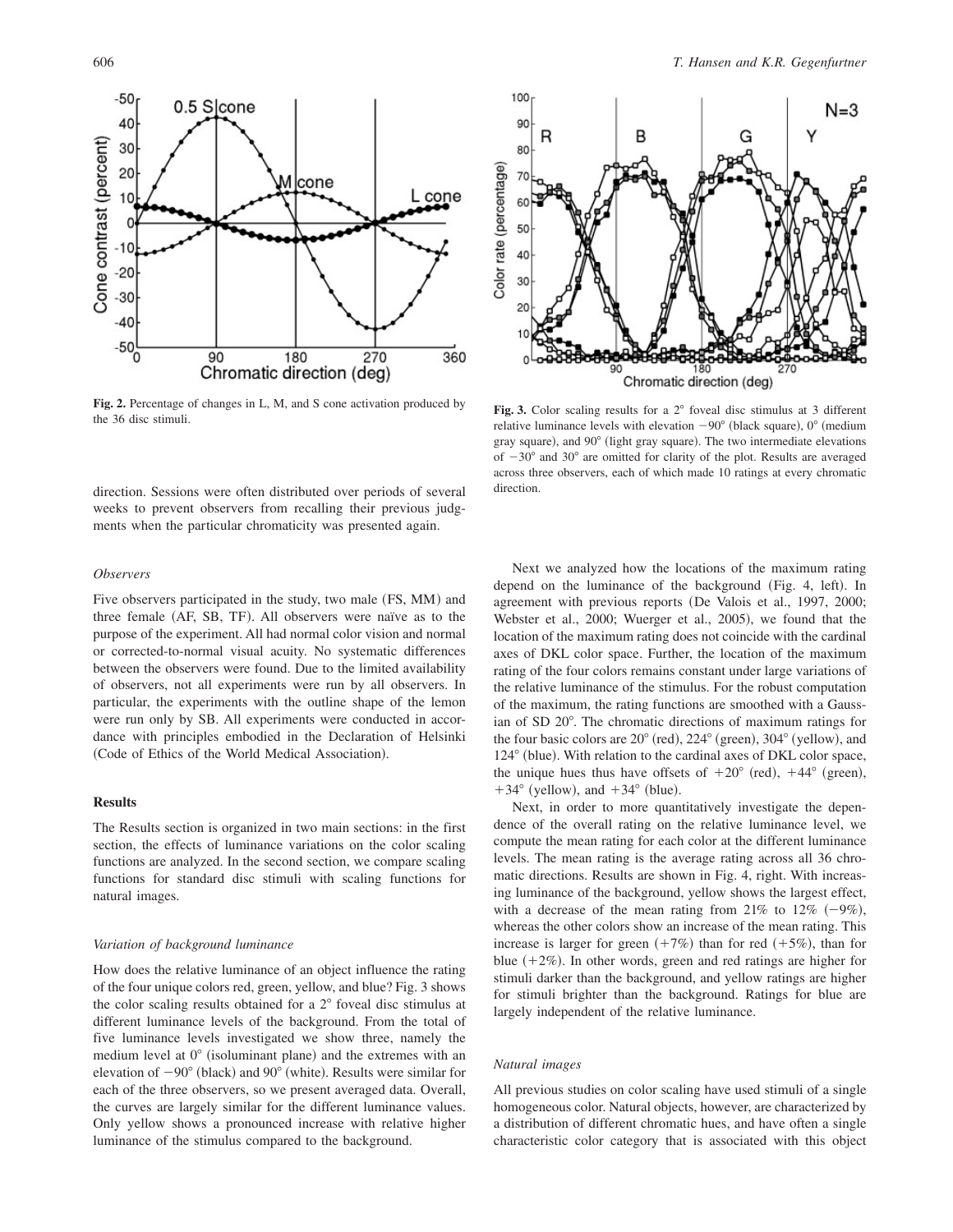

**Fig. 4.** Left: location of the maxima in the color scaling functions at the five different luminance levels of the background. For each color, maxima show little variation across different background luminances. Right: variation of the mean color ratings for the four different luminance levels of the background. For yellow, average rating decreases with increasing background luminance, whereas for green, red, and blue average rating increases with increasing background luminance.

(e.g., a yellow banana). Here we investigate color scaling using digital images of fruits.

The color scaling functions for a banana image for three observers and the averaged data across these observers are shown in Fig. 5. Compared to the color scaling functions for a standard disc stimulus, all observers show a pronounced increase of the yellow rating, accompanied by a decrease of the adjacent colors green and red, and no effect for the blue rating curve.

In order to quantify the relative increase in the overall rating, we computed for each color an index based on the ratio between the mean rating  $\mu(r)$  for the fruit and for the disc

$$
i_{\text{color}} = \mu(r_{\text{fruit, color}})/\mu(r_{\text{disc, color}}) - 1. \tag{1}
$$

This measure is positive if the average rating is higher for the fruit compared to the disc, negative if the rating is lower and zero if both types of stimuli receive the same average rating for the particular color. Results of applying this measure are shown in Fig. 6. For the banana, the strongest effect occurs for yellow with an index of 0.8. This value is close to an index of 1.0, which corresponds to a doubling in the mean rating. In the data averaged across observers, both red and green have a smaller negative index reflecting a small decrease in the average rating for the banana. The index for blue is close to zero (i.e., no differences occur between the blue ratings for the banana as compared to the disc). A similar selective increase in the rating of the object color is observed for other fruits  $(Fig. 7)$ .

The natural stimuli differ in at least two important aspects from the disc. First, they have a particular shape, which allows identification of the object and associate a particular color. Second, they have color textures of different chromatic hues. In order to investigate the effect of the object shape on the observed shift, we replicated the color scaling with a homogeneously colored outline shape of the banana (Fig. 6). For observer SB, the outline shape of the banana leads to an unspecific increase for every color rating, in contrast to the highly specific pattern of increases and decreases obtained for the banana image. For observers AF and MM, the outline shapes of the banana lead only to a small increase of the yellow rating. Because the observers reported the outline shape as clearly detectable as a banana, we conclude that higher level, cognitive influences alone cannot explain the increased ratings.

Finally, we have also determined for the banana stimulus the dependence of the average rating and the variation of the location of the unique hue  $(Fig. 8)$ . The locations of the unique hues are similar for banana and disc stimuli (Fig. 8, left). For the banana stimulus, the average chromatic directions of maximum ratings for the four basic colors are  $26^{\circ}$  (red),  $210^{\circ}$  (green),  $300^{\circ}$  (yellow) and  $118^{\circ}$  (blue). For the average rating (Fig. 8, right), the slopes of the curves are similar to the results obtained for the disc. Yellow decreases with increasing luminance, green increases, and blue are largely constant. The only difference occurs for red, which is constant for the banana but increases for the disc. Overall, the natural banana images show a smaller dependence on background luminance than the discs.

# **Discussion**

In this study we have investigated color scaling for the unique colors red, green, yellow, and blue at various luminance levels. Whereas previous studies exclusively used synthetic stimuli of a single homogeneous color, we also used natural images of fruits as stimuli.

Previous studies agree that the unique hues do not coincide with the cardinal axes of DKL color space (De Valois et al., 1997, 2000; Webster et al., 2000; Wuerger et al., 2005). In these studies, the stimuli are often isoluminant to the middle gray background, resulting in stimuli of medium luminance, which may differ considerably from, e.g., a prototypical bright yellow. By presenting stimuli at different relative luminance levels we investigated whether this may cause a rotation of the unique hue maxima towards the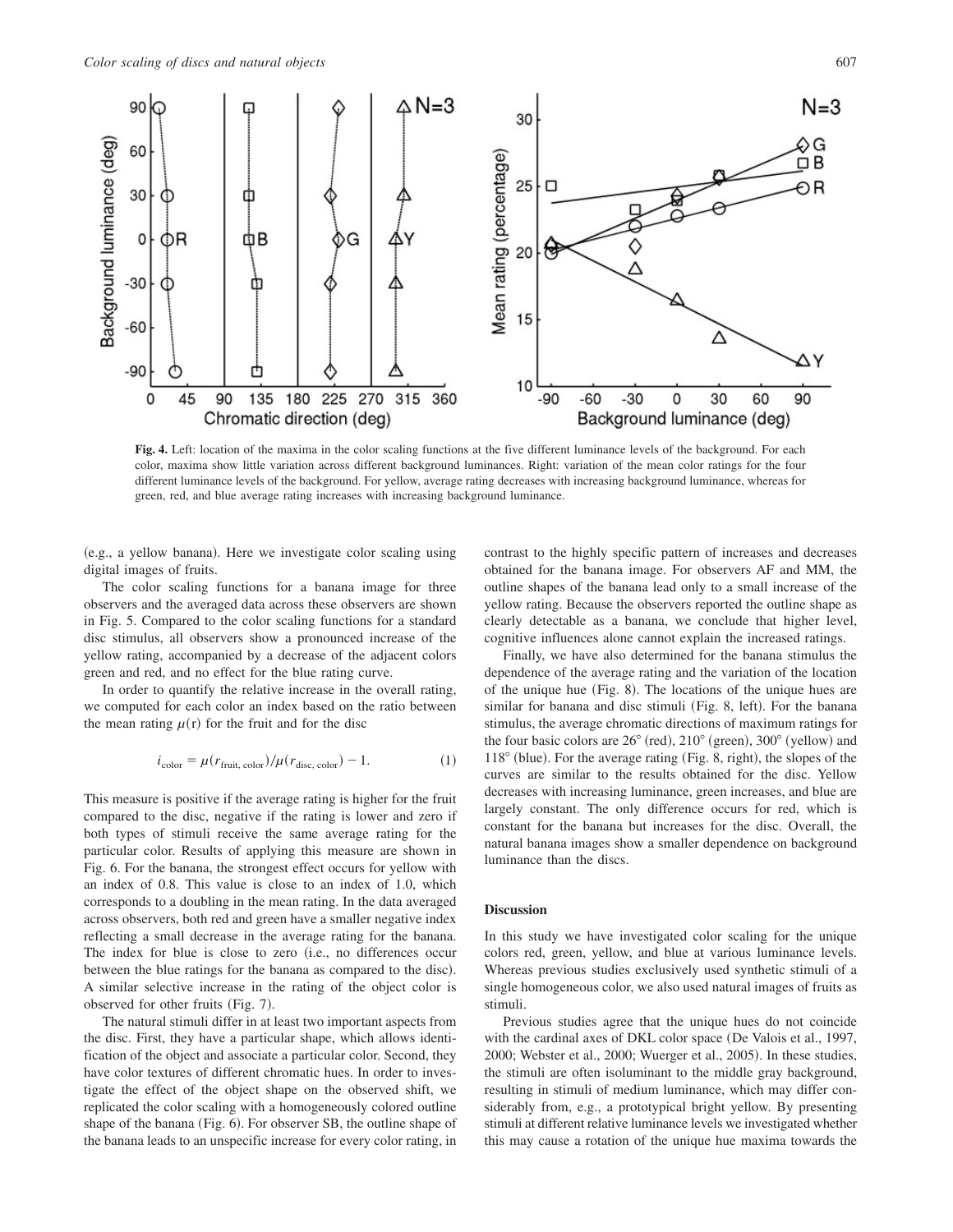

Fig. 5. Color scaling of banana stimuli (bold line) compared to disc stimuli (solid line) for individual observers (AF, MM, SB) and averaged across observers  $(N = 3)$ . Results for the individual observers  $(AF, MM, SB)$  are averaged across 10 ratings at 5 luminance values of the background. For all observers, there is a pronounced increase of the yellow rating accompanied by a decrease for the adjacent categories of green and red. No differences occur between the blue ratings.

cardinal axes. However, this was not the case. In accordance with previous studies we found that the locations of the unique hues are largely invariant under luminance changes (Larimer, 1974; Larimer et al., 1975), and they do not coincide with the cardinal axes

(De Valois et al., 1997, 2000; Webster et al., 2000; Wuerger et al., 2005). In addition to the location of the maximum we have also analyzed the luminance dependence of the average rating. For the average rating we found that yellow receives higher ratings at



Fig. 6. Rating index based on the ratio of the mean rating for the banana stimuli (solid bars) or outlines shapes (open bars) compared to disc stimuli. In the averaged data for the banana stimuli  $(N = 3)$  there is a pronounced increase for the rating of the characteristic object color yellow (Y), accompanied by a decrease of the adjacent color categories red (R) and green (G). No effect is found for the opponent color blue (B). The average rating index for outline shapes of the banana (open bars) shows only a small increase for yellow, with little change of the other categories.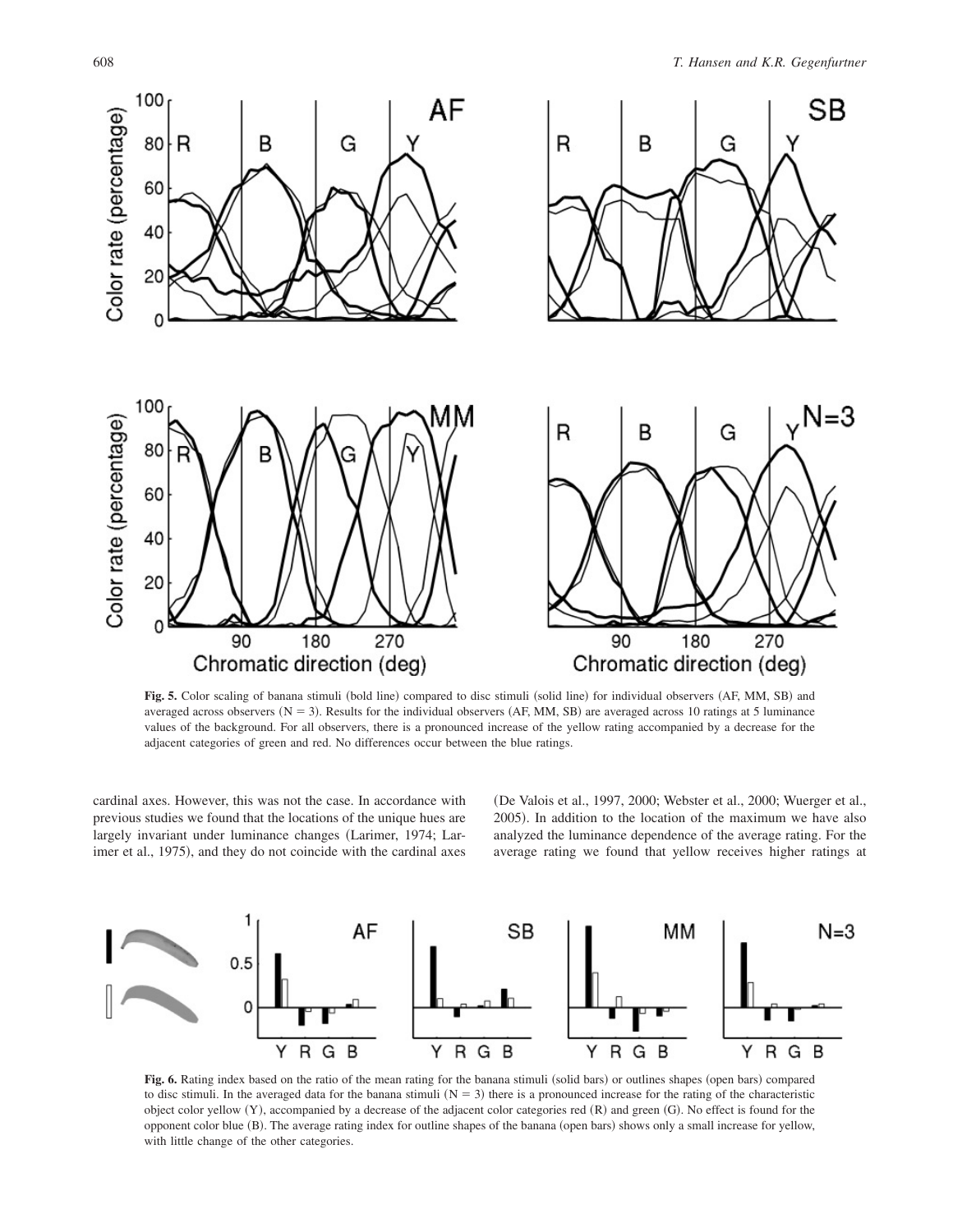

Fig. 7. Top: Rating index for the lemon stimulus (top, solid bars) shows a selective increase of yellow (Y). Bottom: For the lettuce stimulus (solid bars) green  $(G)$  consistently receives a higher rating than the other colors yellow  $(Y)$ , red  $(R)$ , and blue  $(B)$ .

higher relative luminance, whereas the opposite is true for green, red, and blue (in decreasing magnitude).

Further, we have investigated color scaling of natural images with a characteristic object color such as a yellow banana. Here we found for the characteristic object color an overall increase of the average rating. At the same time, the average color rating for adjacent color categories is often reduced, whereas the opponent color remains largely unaffected.

Different causes may have led to the observed shifts, which can be roughly divided into sensory and cognitive effects. For example, a sensory bias could occur because the distribution of the different hues in the banana varies mostly along the blue-yellow axes. Shifting this distribution such that it has the same average yellow as the disc stimulus effectively results in at least some yellowish colors of higher saturation, which may cause the increase in the yellow response. However, because the same increase



**Fig. 8.** Left: location of the maxima in the color scaling functions at the five different luminance levels of the background. Similar to the disc stimuli (dashed lines), maxima for the banana stimuli (solid lines) show little variation across different background luminances. Data averaged across three observers. Right: variation of the mean color ratings for the five different luminance levels of the background for the banana stimulus. Ratings for yellow decrease with increasing background luminance, whereas ratings for green increase. Ratings for blue and red vary little with background luminance.